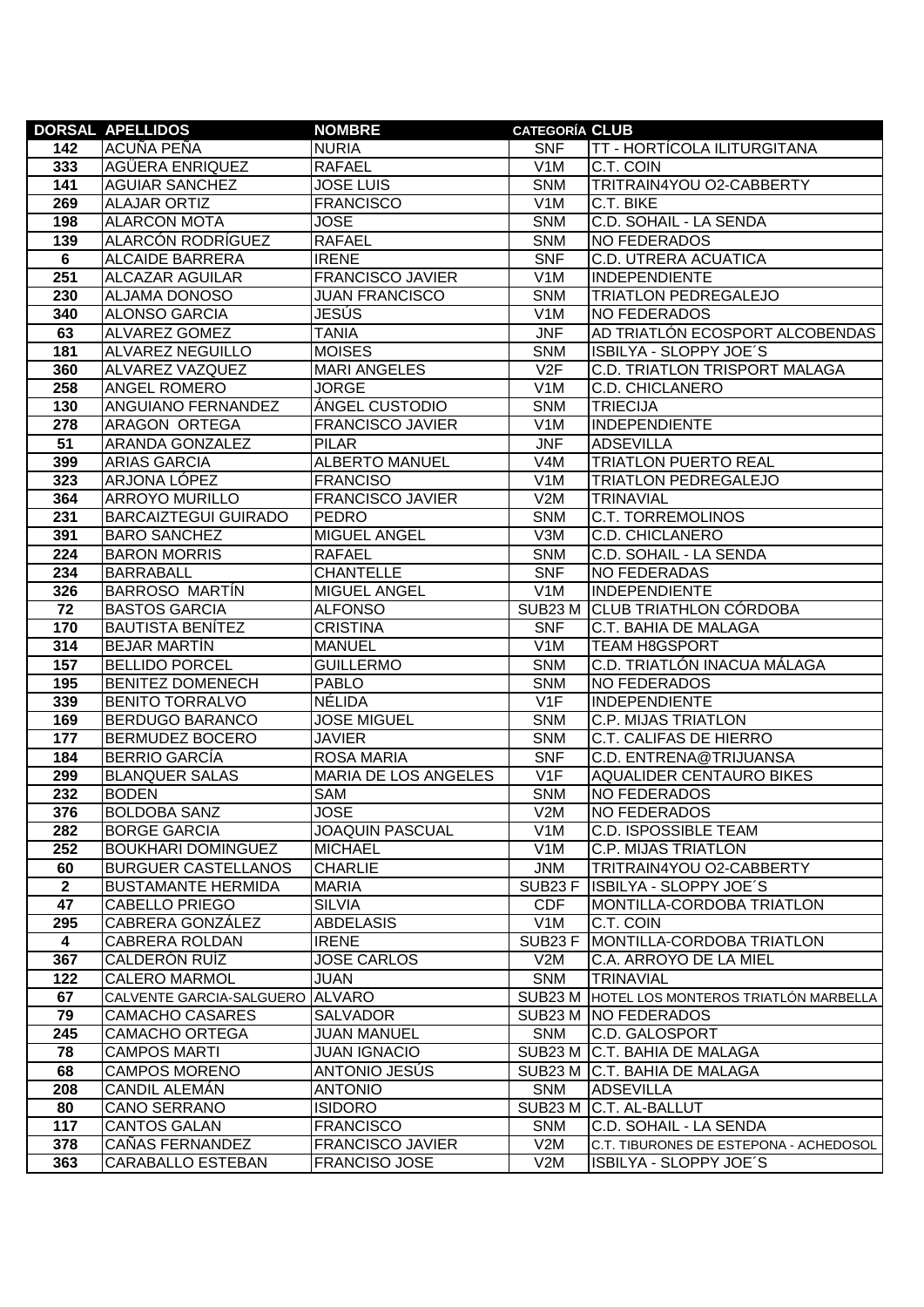| 32                     | CARABALLO IBANEZ                                  | <b>MARINA</b>                         | <b>CDF</b>               | ISBILYA - SLOPPY JOE'S                                   |
|------------------------|---------------------------------------------------|---------------------------------------|--------------------------|----------------------------------------------------------|
| 371                    | <b>CARAZO GARCIA</b>                              | <b>IGNACIO</b>                        | V2M                      | <b>NO FEDERADOS</b>                                      |
| $\overline{143}$       | <b>CARBALLO VILCHEZ</b>                           | <b>RUBEN</b>                          | <b>SNM</b>               | C.N. JAEN                                                |
| 281                    | <b>CARMONA ORELLANA</b>                           | <b>NICOLÁS</b>                        | V <sub>1</sub> M         | <b>C.T. TORREMOLINOS</b>                                 |
| 172                    | <b>CASTELLANO ARDILA</b>                          | <b>JOSE ANTONIO</b>                   | <b>SNM</b>               | TRITRAIN4YOU O2-CABBERTY                                 |
| 148                    | <b>CASTILLON BONACHERA</b>                        | <b>LAURA</b>                          | <b>SNF</b>               | <b>C.T. BAHIA DE MALAGA</b>                              |
| 145                    | <b>CASUSO PEREZ</b>                               | <b>BEGOÑA</b>                         | <b>SNF</b>               | TT - HORTÍCOLA ILITURGITANA                              |
| 118                    | <b>CERVERA AGUILAR</b>                            | <b>PATRICIA</b>                       | <b>SNF</b>               | <b>C.D. BIKE PHILOSOPHY</b>                              |
| 46                     | <b>CHICA GARCIA</b>                               | <b>DIEGO</b>                          | <b>CDM</b>               | ISBILYA - SLOPPY JOE'S                                   |
| 210                    | <b>CLARES ABAD</b>                                | <b>ANTONIO</b>                        | <b>SNM</b>               | <b>C.D. GALOSPORT</b>                                    |
| 350                    | <b>COBO TEJERO</b>                                | <b>JUAN ANTONIO</b>                   | V <sub>1</sub> M         | <b>NO FEDERADOS</b>                                      |
| 123                    | COBOS MONTAÑEZ                                    | <b>SAMUEL</b>                         | <b>SNM</b>               | <b>NO FEDERADOS</b>                                      |
| 384                    | <b>COMINO GALVEZ</b>                              | <b>ALEJANDRO</b>                      | V2M                      | <b>C.D. TRIVILA</b>                                      |
| 96                     | <b>COMINO GARCÍA</b>                              | <b>ISABEL MARÍA</b>                   | <b>SNF</b>               | <b>C.D. TRIVILA</b>                                      |
| 329                    | CONNER.                                           | <b>MICHELLE</b>                       | V1F                      | TRITRAIN4YOU O2-CABBERTY                                 |
| 365                    | <b>COOTE</b>                                      | <b>IAN</b>                            | V2M                      | NO FEDERADOS                                             |
| 119                    | <b>CORDOBA GRANADOS</b>                           | <b>FELIX</b>                          | <b>SNM</b>               | <b>TRIECIJA</b>                                          |
| 187                    | <b>CORONILLA NAVARRO</b>                          | <b>MARIA AUXILIADORA</b>              | <b>SNF</b>               | <b>C.D. UTRERA ACUATICA</b>                              |
| 279                    | <b>CORRALES DIAZ</b>                              | <b>ROBERTO</b>                        | V1M                      | <b>TRIATLON LA LINEA 1985</b>                            |
| 240                    | <b>CORTES GUERRERO</b>                            | <b>RUBEN</b>                          | <b>SNM</b>               | NO FEDERADOS                                             |
| 154                    | <b>COST TORRALBA</b>                              | <b>FRANCISCO</b>                      | <b>SNM</b>               | <b>CLUB TRIATHLON CÓRDOBA</b>                            |
| 219                    | <b>COSTA JIMENEZ</b>                              | <b>ALEJANDRO</b>                      | <b>SNM</b>               | <b>C.D. ISPOSSIBLE TEAM</b>                              |
| 40                     | <b>COTO ALFONSO</b>                               | RUBEN DARIO                           | <b>CDM</b>               | <b>ADSEVILLA</b>                                         |
| 194                    | <b>COX</b>                                        | <b>TAYLOR</b>                         | <b>SNM</b>               | NO FEDERADOS                                             |
| 325                    | <b>CRIADO GIL</b>                                 | <b>ANTONIO JOSE</b>                   | V <sub>1</sub> M         | NO FEDERADOS                                             |
| 101                    | <b>CRIADO MEZCUA</b>                              | <b>JAVIER</b>                         | <b>SNM</b>               | <b>C.T. VIALTERRA UBEDA</b>                              |
| 354                    | CRUZ CÓRCOLES                                     | <b>INMACULADA</b>                     | V1F                      | <b>C.D. TRICLUB BABYSCHOOL</b>                           |
| 24                     | <b>CUADRA BÁEZ</b>                                | ANA                                   | <b>CDF</b>               | <b>C.D. TUDPORTE</b>                                     |
| 133                    | <b>CUBILLO BAEZA</b>                              | <b>TANIA</b>                          | <b>SNF</b>               | C.D. SOHAIL - LA SENDA                                   |
| 273<br>73              | <b>CUESTA GUTIERREZ</b><br><b>CUEVAS REINALDO</b> | <b>JOSE MANUEL</b><br><b>CRISTINA</b> | V <sub>1</sub> M         | <b>C.P. MIJAS TRIATLON</b>                               |
| 383                    | DAVIES.                                           | <b>CHRIS</b>                          | V2M                      | SUB23 F C.D. UTRERA ACUATICA<br>TRITRAIN4YOU O2-CABBERTY |
| 21                     | DAVIES.                                           | CLARA                                 | <b>CDF</b>               | TRITRAIN4YOU O2-CABBERTY                                 |
| 385                    | <b>DAVILA MOYA</b>                                | <b>JOSE LUIS</b>                      | V2M                      | <b>NO FEDERADOS</b>                                      |
| 64                     | DAVILA MUÑOZ                                      | <b>JOSE LUIS</b>                      | SUB23 M                  | C.D. TRIATLÓN GUADIATO                                   |
| 292                    | DE GUINDOS LÓPEZ                                  | <b>MARIANO</b>                        | V <sub>1</sub> M         | ISBILYA - SLOPPY JOE'S                                   |
| 155                    | DE LA MORENA AGUIRRE                              | <b>CARLOS</b>                         | <b>SNM</b>               | AD TRIATLÓN ECOSPORT ALCOBENDAS                          |
| 261                    | DE LA PEÑA -                                      | <b>ELIZABETH</b>                      | V1F                      | C.T. BAHIA DE MALAGA                                     |
| 374                    | DE LA TORRE ESPEJO                                | ANÍBAL                                | V2M                      | C.T. BIKE                                                |
| 345                    | DE MOLINA ORTEGA                                  | <b>JOSE LUIS</b>                      | V <sub>1</sub> M         | <b>C.P. MIJAS TRIATLON</b>                               |
| 318                    | DE TERESA HERRERA                                 | <b>EDUARDO</b>                        | V <sub>1</sub> M         | C.D. SOHAIL - LA SENDA                                   |
| 262                    | DEL CAÑO DELGADO                                  | DAVID                                 | V <sub>1</sub> M         | C.D. ENTRENA@TRIJUANSA                                   |
| 86                     | DEL CAÑO JIMÉNEZ                                  | JOSE MARÍA                            | SUB23 M                  | C.D. ENTRENA@TRIJUANSA                                   |
| 126                    | DEL CASTILLO BELLO                                | ALFONSO                               | <b>SNM</b>               | <b>TRIECIJA</b>                                          |
| 304                    | DEL POZO LORENZALE                                | MIGUEL ANDRÉS                         | V <sub>1</sub> M         | <b>INDEPENDIENTE</b>                                     |
| 165                    | <b>DELGADO CASTILLO</b>                           | JAVIER                                | <b>SNM</b>               | TRITRAIN4YOU O2-CABBERTY                                 |
| 207                    | <b>DELGADO RIVERA</b>                             | <b>JOSE MIGUEL</b>                    | <b>SNM</b>               | C.D. ENTRENA@TRIJUANSA                                   |
| 379                    | DIÁNEZ CARNERERO                                  | <b>JUAN FRANCISCO</b>                 | V2M                      | ADN (AGRUPACIÓN DEPORTISTAS NAZARENOS)                   |
| 182                    | DÍAZ BRAVO                                        | <b>FRANCISCO MIGUEL</b>               | <b>SNM</b>               | NO FEDERADOS                                             |
| 228                    | DÍAZ CHACÓN                                       | <b>IVÁN</b>                           | <b>SNM</b>               | <b>TRIATLON CLAVERÍA MÓSTOLES</b>                        |
| 309                    | DIAZ MARTIN                                       | <b>DAVID</b>                          | V <sub>1</sub> M         | C.D. TRIATLON TRISPORT MALAGA                            |
| 48                     | DOMENECH AZPITARTE                                | <b>JAIME</b>                          | <b>CDM</b>               | ISBILYA - SLOPPY JOE'S                                   |
| 344                    | <b>DURAN BAENA</b>                                | <b>FRANCISCO DE ASIS</b>              | V <sub>1</sub> M         | C.T. BAHIA DE MALAGA                                     |
| 19<br>$\overline{242}$ | <b>DURAN MACHUCA</b><br><b>ELIZABETH BROWN</b>    | <b>JUAN JOSE</b>                      | <b>CDM</b><br><b>SNF</b> | <b>ADSEVILLA</b><br>C.T. BAHIA DE MALAGA                 |
| 34                     | <b>ESCALANTE GUTIERREZ</b>                        | <b>HELEN</b><br><b>BEATRIZ</b>        | <b>CDF</b>               | ISBILYA - SLOPPY JOE'S                                   |
| 52                     | <b>ESCALANTE GUTIERREZ</b>                        | <b>EDUARDO</b>                        | <b>JNM</b>               | ISBILYA - SLOPPY JOE'S                                   |
|                        |                                                   |                                       |                          |                                                          |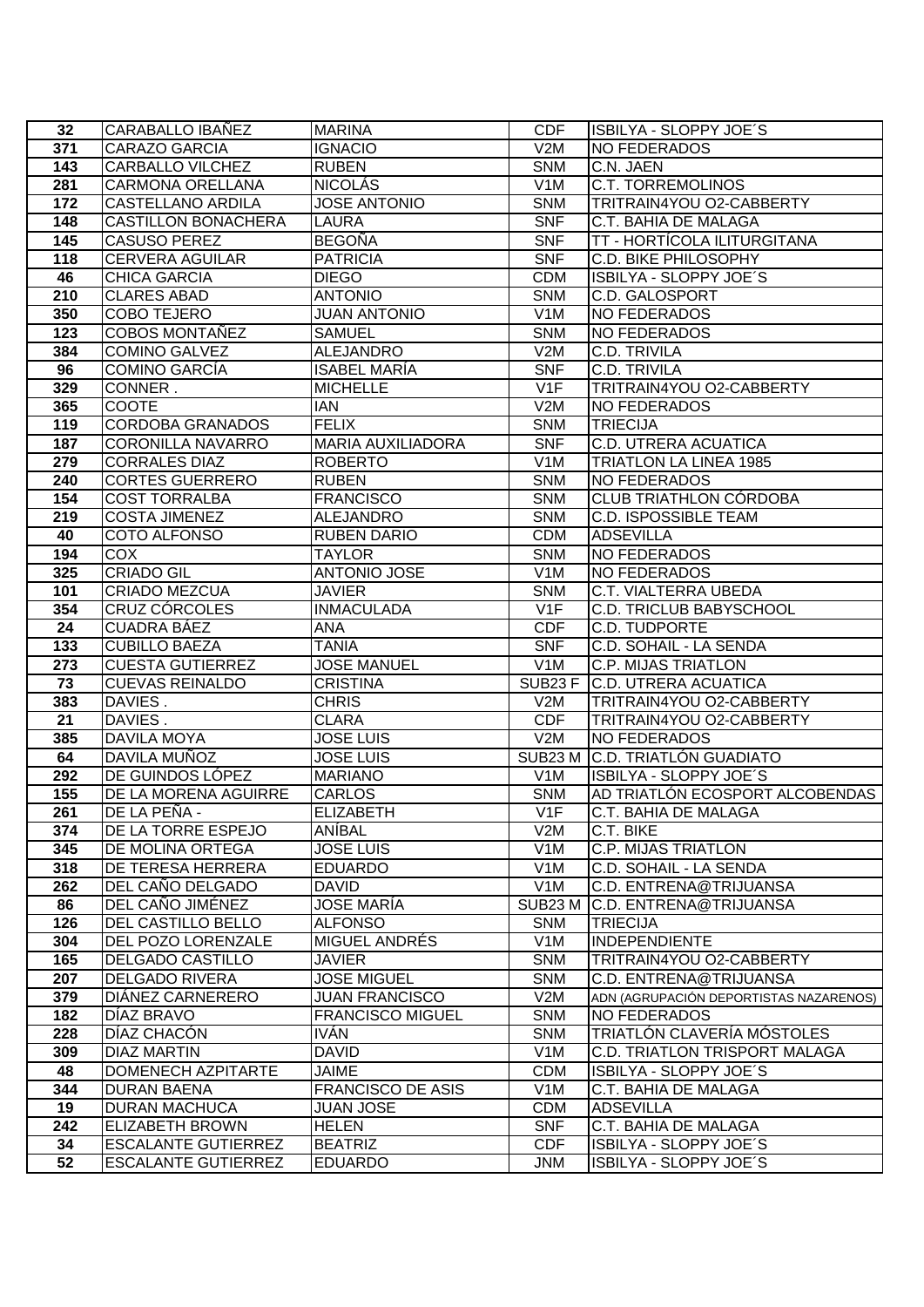| 355             | <b>ESCALANTE MARTINEZ</b>                    | <b>EDUARDO</b>                   | V <sub>1</sub> M         | ISBILYA - SLOPPY JOE'S                         |
|-----------------|----------------------------------------------|----------------------------------|--------------------------|------------------------------------------------|
| 213             | <b>ESCALONA CONEJO</b>                       | LOIDA                            | <b>SNF</b>               | <b>C.D. ISPOSSIBLE TEAM</b>                    |
| 370             | ESCAÑO MONTAÑEZ                              | <b>JOSE ANTONIO</b>              | V2M                      | <b>C.D. TRIATLON TRISPORT MALAGA</b>           |
| 179             | <b>ESCOLANO RUEDA</b>                        | <b>JUAN CARLOS</b>               | <b>SNM</b>               | <b>NO FEDERADOS</b>                            |
| 256             | <b>ESPINOSA PEREZ</b>                        | <b>FRANCISCA</b>                 | V1F                      | TT - HORTÍCOLA ILITURGITANA                    |
| 93              | <b>ESPINOSA RODRIGUEZ</b>                    | <b>DANIEL</b>                    | <b>SNM</b>               | C.T. BIKE                                      |
| 290             | <b>ESQUIVIAS QUESADA</b>                     | <b>RICARDO</b>                   | V <sub>1</sub> M         | <b>NO FEDERADOS</b>                            |
| 105             | <b>FERNANDEZ CUEVAS</b>                      | <b>GONZALO</b>                   | <b>SNM</b>               | <b>CLUB TRIATHLON CÓRDOBA</b>                  |
| 244             | <b>FERNANDEZ GARCIA</b>                      | MIGUEL ÁNGEL                     | <b>SNM</b>               | <b>C.T. TORREMOLINOS</b>                       |
| 260             | <b>FERNANDEZ LOPEZ</b>                       | <b>ISABEL MARIA</b>              | V1F                      | MONTILLA-CORDOBA TRIATLON                      |
| $\overline{9}$  | <b>FERNANDEZ MAYOR</b>                       | <b>SERGIO</b>                    | <b>SNM</b>               | MONTILLA-CORDOBA TRIATLON                      |
| 18              | <b>FERNANDEZ PALMA</b>                       | <b>PABLO</b>                     | <b>CDM</b>               | C.T. HARMAN                                    |
| $\frac{136}{ }$ | <b>FERNANDEZ PASTOR</b>                      | <b>JAVIER</b>                    | <b>SNM</b>               | <b>C.D. TRIATLON TRISPORT MALAGA</b>           |
| 206             | <b>FERNANDEZ PIMENTEL</b>                    | <b>JUAN CARLOS</b>               | <b>SNM</b>               | <b>NO FEDERADOS</b>                            |
| 272             | <b>FERNANDEZ SANCHEZ</b>                     | <b>INMACULADA</b>                | V1F                      | <b>NO FEDERADAS</b>                            |
| 387             | FIÑANA GUZMAN                                | <b>ANTONIO</b>                   | V2M                      | C.D. TRIATLÓN INACUA MÁLAGA                    |
| 315             | <b>FLORES PALACIOS</b>                       | <b>BENITO</b>                    | V <sub>1</sub> M         | <b>NO FEDERADOS</b>                            |
| 396             | <b>FORNES MELERO</b>                         | <b>CARLOS</b>                    | V3M                      | C.D. TRIATLON ATLETISMO TORREMOLINOS           |
| 247             | <b>FRANCISCO JOSE</b>                        | <b>ROS LUQUE</b>                 | <b>SNM</b>               | <b>NO FEDERADOS</b>                            |
| $\overline{71}$ | <b>FUERTE BERMEJO</b>                        | <b>MARTA</b>                     |                          | SUB23 F C.D. GALOSPORT                         |
| 100             | <b>GALAN MENA</b>                            | <b>JESUS</b>                     | <b>SNM</b>               | <b>NO FEDERADOS</b>                            |
| 90              | <b>GALINDO FLORES</b>                        | <b>ALEXIS</b>                    | <b>SNM</b>               | <b>ADSEVILLA</b>                               |
| 88              | <b>GALISTEO SERRANO</b>                      | <b>MANUEL</b>                    |                          | SUB23 M CLUB TRIATHLON CÓRDOBA                 |
| 102             | <b>GALISTEO SERRANO</b>                      | <b>SERGIO</b>                    | <b>SNM</b>               | STADIUM CASABLANCA-ALMOZARA 2000               |
| 202             | <b>GALLARDO GONZALEZ</b>                     | <b>SERGIO</b>                    | <b>SNM</b>               | <b>C.T. TORREMOLINOS</b>                       |
| 322             | <b>GALVEZ GARCÍA</b>                         | <b>JUAN CARLOS</b>               | V <sub>1</sub> M         | <b>C.D. GALOSPORT</b>                          |
| 106             | <b>GARCIA CALA</b>                           | <b>JOSE EDUARDO</b>              | <b>SNM</b>               | <b>ADSEVILLA</b>                               |
| 212             | <b>GARCIA CLARO</b>                          | <b>JUAN MANUEL</b>               | <b>SNM</b><br><b>SNM</b> | ISBILYA - SLOPPY JOE'S<br><b>INDEPENDIENTE</b> |
| 196<br>160      | <b>GARCÍA GUZMAN</b><br><b>GARCIA IBORRA</b> | <b>SERGIO</b><br><b>JAVIER</b>   | <b>SNM</b>               | TRITRAIN4YOU O2-CABBERTY                       |
| 111             | <b>GARCÍA JIMÉNEZ</b>                        | <b>ALEJANDRO</b>                 | <b>SNM</b>               | <b>NO FEDERADOS</b>                            |
| 330             | <b>GARCÍA SÁNCHEZ</b>                        | <b>GABRIEL</b>                   | V1M                      | <b>NO FEDERADOS</b>                            |
| 49              | <b>GARCIA UBALDE</b>                         | <b>RAUL</b>                      | <b>CDM</b>               | <b>C.D. GALOSPORT</b>                          |
| 36              | <b>GARRIDO MARTIN</b>                        | <b>PABLO</b>                     | <b>CDM</b>               | TRITRAIN4YOU O2-CABBERTY                       |
| 358             | <b>GAVILAN ORDOÑEZ</b>                       | <b>LUIS</b>                      | V <sub>1</sub> M         | <b>CLUB TRIATHLON CÓRDOBA</b>                  |
| 366             | <b>GINÉS MORALES</b>                         | <b>EMILIO</b>                    | V2M                      | <b>C.D. POSEIDON</b>                           |
| 341             | <b>GODINO GALLEGO</b>                        | <b>GONZALO</b>                   | V <sub>1</sub> M         | C.D. TRIATLÓN INACUA MÁLAGA                    |
| 302             | <b>GOMEZ BARRENO</b>                         | <b>ADA</b>                       | V <sub>1</sub> F         | <b>C.T. TORREMOLINOS</b>                       |
| 381             | <b>GOMEZ CASTRO</b>                          | <b>FRANCISCO</b>                 | V2M                      | <b>C.T. TORREMOLINOS</b>                       |
| 58              | <b>GOMEZ REGUERA</b>                         | <b>MANUEL JESUS</b>              | <b>JNM</b>               | <b>C.D. CHICLANERO</b>                         |
| 54              | <b>GONZÁLEZ BARRIENTOS</b>                   | <b>MARÍA</b>                     | <b>JNF</b>               | <b>ADSEVILLA</b>                               |
| 297             | <b>GONZALEZ CORBACHO</b>                     | <b>ROBERTO</b>                   | V <sub>1</sub> M         | C.D. CUASICUARENTONES TORREMOLINOS             |
| 216             | <b>GONZALEZ DOMINGO</b>                      | <b>MARÍA</b>                     | <b>SNF</b>               | C.T. BAHIA DE MALAGA                           |
| 266             | <b>GONZALEZ FERNANDEZ</b>                    | <b>ESTER</b>                     | V <sub>1</sub> F         | C.D. GALOSPORT                                 |
| 305             | <b>GONZALEZ INIESTAR</b>                     | <b>JAVIER</b>                    | V <sub>1</sub> M         | C.T. CAMALEÓN                                  |
| 28              | <b>GONZALEZ MARTIN</b>                       | <b>MARCIAL</b>                   | <b>CDM</b>               | <b>ADSEVILLA</b>                               |
| 110             | <b>GONZALEZ RASO</b>                         | <b>JUAN</b>                      | <b>SNM</b>               | <b>TRIATLON MEZQUITA</b>                       |
| 76              | <b>GONZALEZ RUIZ</b>                         | <b>JERONIMO</b>                  | SUB23 M                  | C.T. RINCON DE LA VICTORIA TUK-TUK NOODLES     |
| 33              | <b>GUERRERO CABALLERO</b>                    | <b>PABLO</b>                     | <b>CDM</b>               | <b>C.D. CHICLANERO</b>                         |
| 284             | <b>GUINEA DE TORO</b>                        | <b>FERNANDO</b>                  | V <sub>1</sub> M         | C.N. JAEN                                      |
| 125             | GUTIÉRREZ COBO                               | MARÍA JOSÉ                       | <b>SNF</b>               | C.T. BAHIA DE MALAGA                           |
| 112             | <b>GUTIERREZ CORDON</b><br>GUZMÁN DÍAZ       | <b>AZUCENA</b><br>FRANCISCO JOSÉ | $\overline{\text{SNF}}$  | C.T. RINCON DE LA VICTORIA TUK-TUK NOODLES     |
| 128<br>37       | <b>GUZMAN MARTINEZ</b>                       | <b>EDUARDO</b>                   | <b>SNM</b><br><b>CDM</b> | C.T. COIN<br>REAL CLUB MEDITERRANEO            |
| 55              | <b>GUZMÁN MARTINEZ</b>                       | ANA                              | <b>JNF</b>               | REAL CLUB MEDITERRANEO                         |
| 346             | <b>GUZMÁN SÁNCHEZ</b>                        | JUAN JOSÉ                        | V <sub>1</sub> M         | <b>NO FEDERADOS</b>                            |
| 120             | <b>HERENCIA MONTOYA</b>                      | JESÚS                            | <b>SNM</b>               | MONTILLA-CORDOBA TRIATLON                      |
|                 |                                              |                                  |                          |                                                |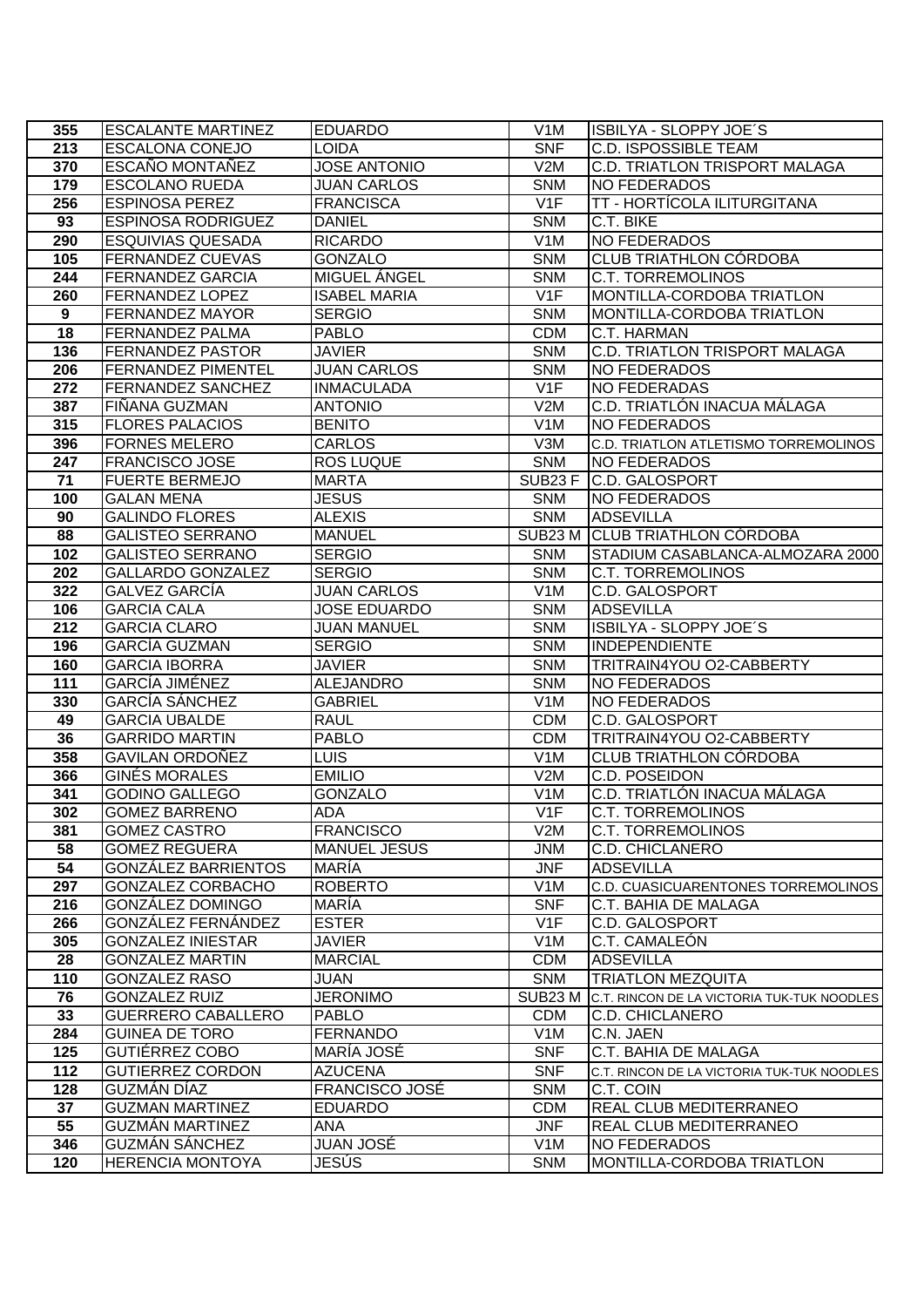| 41              | <b>HERNANDEZ CANO</b>              | <b>ESTHER</b>                     | <b>CDF</b>               | <b>ADSEVILLA</b>                                         |
|-----------------|------------------------------------|-----------------------------------|--------------------------|----------------------------------------------------------|
| 121             | HERNÁNDEZ DIAZ                     | <b>BLAS MANUEL</b>                | <b>SNM</b>               | C.T. BIKE                                                |
| 351             | <b>HERNANDEZ MENDEZ</b>            | <b>FERNANDO</b>                   | V1M                      | <b>INDEPENDIENTE</b>                                     |
| 321             | HERNANDEZ NAVARRO                  | <b>RAFAEL</b>                     | V <sub>1</sub> M         | <b>NO FEDERADOS</b>                                      |
| 372             | <b>HIDALGO COSANO</b>              | <b>ANTONIO</b>                    | V2M                      | <b>NO FEDERADOS</b>                                      |
| 298             | <b>HIDALGO GALLARDO</b>            | <b>EDUARDO DAVID</b>              | V <sub>1</sub> M         | <b>C.D. TRIATLON TRISPORT MALAGA</b>                     |
| 209             | <b>HIDALGO RODRIGUEZ</b>           | <b>JOSE ANTONIO</b>               | <b>SNM</b>               | <b>NO FEDERADOS</b>                                      |
| 137             | <b>HIDALGO TORRES</b>              | <b>DANIEL</b>                     | <b>SNM</b>               | SOBRE 2 RUEDAS BIKES                                     |
| 353             | HIRALDO CERQUERA                   | ALBERTO CÉSAR                     | V <sub>1</sub> M         | <b>C.D. TRIATLON TRISPORT MALAGA</b>                     |
| 140             | <b>IGLESIAS ORTA</b>               | <b>IGNACIO</b>                    | <b>SNM</b>               | C.T. BAHIA DE MALAGA                                     |
| 173             | <b>INFANTE VELEZ</b>               | <b>NIEVES</b>                     | <b>SNF</b>               | <b>ADSEVILLA</b>                                         |
| 319             | <b>INGLADA CRUZ</b>                | <b>MIGUEL ANGEL</b>               | V <sub>1</sub> M         | TRITRAIN4YOU O2-CABBERTY                                 |
| $\overline{20}$ | <b>INGLADA RODRÍGUEZ</b>           | <b>MANUEL</b>                     | <b>CDM</b>               | TRITRAIN4YOU O2-CABBERTY                                 |
| 153             | <b>JEANES</b>                      | <b>MATT</b>                       | <b>SNM</b>               | <b>NO FEDERADOS</b>                                      |
| 336             | <b>JIMENEZ GARCIA</b>              | <b>JERONIMO</b>                   | V1M                      | <b>NO FEDERADOS</b>                                      |
| 352             | JIMENEZ LOPEZ                      | <b>FRANCISCO MANUEL</b>           | V1M                      | <b>C.T. ALHAURIN SENEGAR</b>                             |
| 135             | <b>JIMENEZ MARIN</b>               | <b>JORGE</b>                      | <b>SNM</b>               | C.T. ALHAURIN SENEGAR                                    |
| 22              | JIMENEZ-ORTA GUERRERO MARIA TERESA |                                   | <b>CDF</b>               | ISBILYA - SLOPPY JOE'S                                   |
| 56              | <b>JOHANSEN MARTIN</b>             | <b>ADRIÁN</b>                     | <b>JNM</b>               | C.D. SOHAIL - LA SENDA                                   |
| 218             | KAČMARČÍKOVÁ *                     | <b>HELENA</b>                     | <b>SNF</b>               | C.T. BAHIA DE MALAGA                                     |
| 211             | <b>LABELLA MOLINA</b>              | <b>JUAN ALBERTO</b>               | <b>SNM</b>               | MONTILLA-CORDOBA TRIATLON                                |
| 99              | <b>LABELLA MOLINA</b>              | <b>OSCAR JAVIER</b>               | <b>SNM</b>               | C.N. JAEN                                                |
| 108             | <b>LARA AGUILAR</b>                | <b>FRANCISCO DE PAULA</b>         | <b>SNM</b>               | C.D. ARCHIDONA TRIATLÓN                                  |
| 398             | <b>LEONETTI</b>                    | <b>AURELIO</b>                    | V <sub>4</sub> M         | C.N. SAN PEDRO                                           |
| 312             | <b>LEROUGE</b>                     | <b>ANTHONY</b>                    | V <sub>1</sub> M         | <b>NO FEDERADOS</b>                                      |
| 241             | <b>LINARES GARCIA</b>              | <b>DAVID</b>                      | <b>SNM</b>               | <b>C.T. PUENTE GENIL</b>                                 |
| 94              | <b>LINARES SABORIDO</b>            | <b>GUILLERMO</b>                  | <b>SNM</b>               | ISBILYA - SLOPPY JOE'S                                   |
| 368             | LOMEÑA GUZMÁN                      | <b>LEANDRO</b>                    | V2M                      | <b>NO FEDERADOS</b>                                      |
| 166             | LÓPEZ BALDA                        | <b>JAVIER</b>                     | <b>SNM</b>               | C.D. TRIATLÓN INACUA MÁLAGA                              |
| 221             | <b>LOPEZ FERNANDEZ</b>             | <b>IVAN</b>                       | <b>SNM</b>               | C.T. M1 SALINAS CAR                                      |
| 201             | <b>LOPEZ GARRIDO</b>               | <b>DIEGO RAUL</b>                 | <b>SNM</b>               | <b>C.D. GALOSPORT</b>                                    |
| 237             | LOPEZ GOMEZ                        | <b>FERNANDO</b>                   | <b>SNM</b><br><b>SNF</b> | <b>C.D. UTRERA ACUATICA</b>                              |
| 215<br>25       | LOPEZ HIDALGO                      | <b>INMACULADA</b><br><b>DIEGO</b> | <b>CDM</b>               | <b>C.D. ISPOSSIBLE TEAM</b><br>MONTILLA-CORDOBA TRIATLON |
| 75              | LOPEZ LUCENA<br>LÓPEZ PELÁEZ       | <b>JUAN JOSÉ</b>                  |                          | SUB23 M C.D. TRIATLON EL EJIDO                           |
| 386             | LOPEZ RODRIGUEZ                    | M <sup>a</sup> TRINIDAD           | V2F                      | <b>C.D. GALOSPORT</b>                                    |
| 109             | <b>LOVILLO AGUILAR</b>             | <b>ADRIÁN</b>                     | <b>SNM</b>               | <b>NO FEDERADOS</b>                                      |
| 30              | <b>LUQUE LOPEZ</b>                 | <b>ALEJANDRO</b>                  | <b>CDM</b>               | MONTILLA-CORDOBA TRIATLON                                |
| 178             | <b>LUQUE MARTIN</b>                | <b>JUAN ANTONIO</b>               | <b>SNM</b>               | <b>C.D. TRIATLON TRISPORT MALAGA</b>                     |
| 332             | <b>MACDONALD</b>                   | CAROL                             | V1F                      | <b>NO FEDERADAS</b>                                      |
| 134             | <b>MAESTRE RUFO</b>                | <b>IVAN</b>                       | <b>SNM</b>               | <b>C.D. ISPOSSIBLE TEAM</b>                              |
| 275             | <b>MANTECA SÁNCHEZ</b>             | TOMÁS                             | V <sub>1</sub> M         | <b>NO FEDERADOS</b>                                      |
| 89              | <b>MARCIANO TEJEIROS</b>           | <b>MELANIE</b>                    | SUB <sub>23</sub> F      | NO FEDERADAS                                             |
| 205             | <b>MARFIL MEDINA</b>               | <b>ESTEBAN</b>                    | <b>SNM</b>               | <b>HUELIN TRIATLON</b>                                   |
| 392             | <b>MARIN GARCIA</b>                | <b>MIGUEL ANGEL</b>               | V3M                      | TRIATLON TORRE DEL MAR-FITNESS CENTER JUAYMAN            |
| 289             | <b>MARITOREMA ROLDAN</b>           | <b>ESTIBALIZ</b>                  | V1F                      | C.D. SOHAIL - LA SENDA                                   |
| 11              | <b>MARQUEZ SANCHEZ</b>             | <b>LUIS</b>                       | SUB <sub>23</sub> M      | <b>MONTILLA-CORDOBA TRIATLON</b>                         |
| 193             | <b>MARTIN CANO</b>                 | <b>FERNANDO</b>                   | <b>SNM</b>               | <b>TRIECIJA</b>                                          |
| 233             | <b>MARTIN DONAIRE</b>              | <b>ANTONIO</b>                    | <b>SNM</b>               | C.D. TRIATLON TRISPORT MALAGA                            |
| 175             | <b>MARTIN MONTALBAN</b>            | <b>MIGUEL ANGEL</b>               | <b>SNM</b>               | <b>INDEPENDIENTE</b>                                     |
| 356             | <b>MARTÍN PÉREZ</b>                | SAÚL                              | V <sub>1</sub> M         | <b>NO FEDERADOS</b>                                      |
| 307             | <b>MARTIN TEJERO</b>               | JOSÉ                              | V <sub>1</sub> M         | C.D. TRIATLÓN INACUA MÁLAGA                              |
| 151             | <b>MARTIN VALERO</b>               | <b>JOSE MANUEL</b>                | <b>SNM</b>               | C.D. UTRERA ACUATICA                                     |
| 220             | <b>MARTINEZ CASAS</b>              | JAIME                             | <b>SNM</b>               | TRITRAIN4YOU O2-CABBERTY                                 |
| 303             | <b>MARTINEZ DEL RIO</b>            | <b>ALFONSO</b>                    | V <sub>1</sub> M         | C.T. ALHAURIN SENEGAR                                    |
| 236             | <b>MARTINEZ FERNANDEZ</b>          | <b>JAVIER</b>                     | <b>SNM</b>               | C.T. M1 SALINAS CAR                                      |
| 285             | <b>MARTINEZ MONTERO</b>            | TOMÁS                             | V <sub>1</sub> M         | TT - HORTÍCOLA ILITURGITANA                              |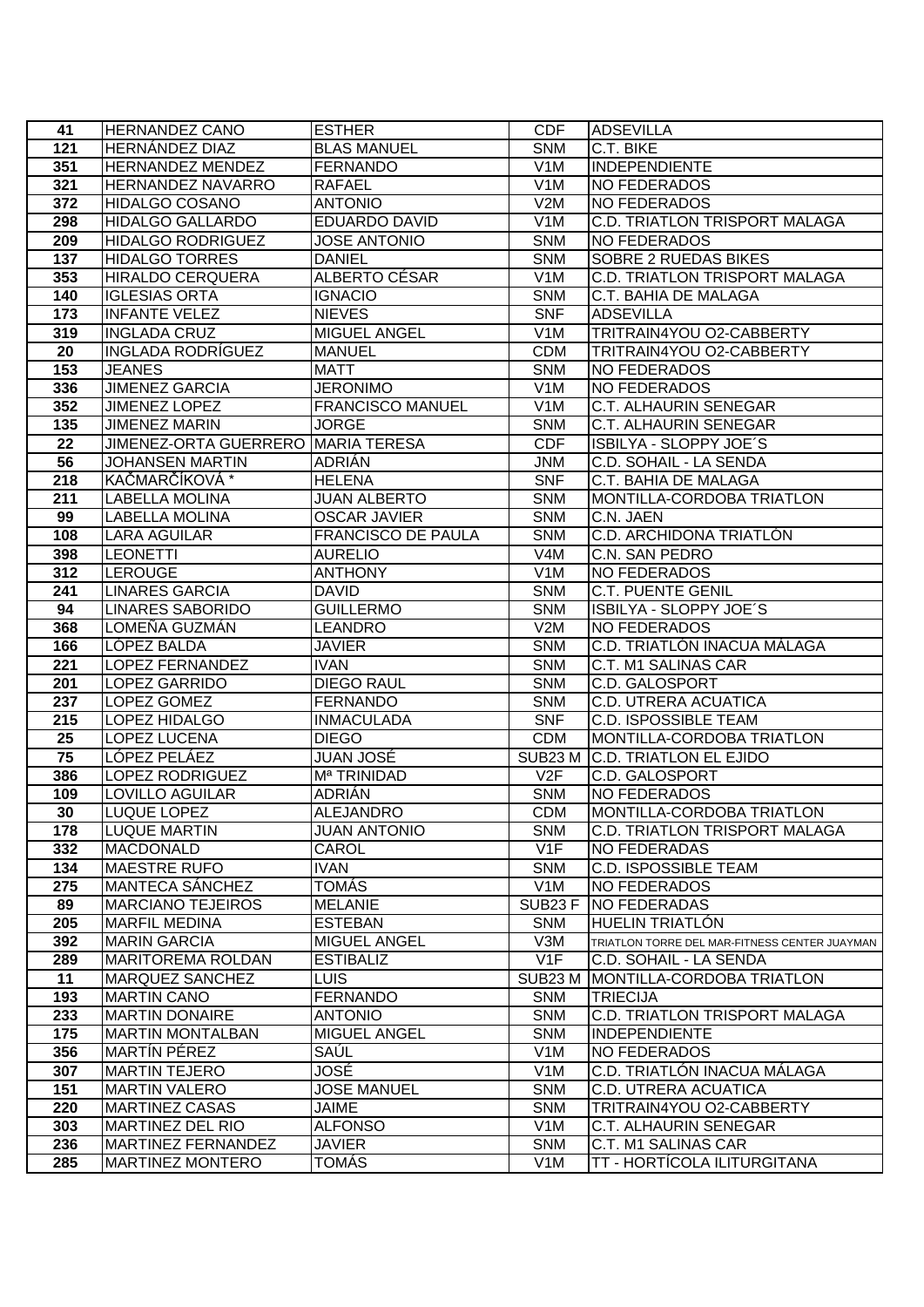| 270              | <b>MARTINEZ NOSEA</b>            | <b>RAFAEL</b>                        | V <sub>1</sub> M         | INDEPENDIENTE                                          |
|------------------|----------------------------------|--------------------------------------|--------------------------|--------------------------------------------------------|
| 369              | <b>MARTINEZ NOSEA</b>            | <b>MANUEL ANTONIO</b>                | V2M                      | NO FEDERADOS                                           |
| 357              | <b>MATA CARAVACA</b>             | <b>FRANCISCO</b>                     | V <sub>1</sub> M         | C.C. EL TOURMALET ESTEPONA                             |
| 161              | <b>MATA RANDO</b>                | <b>JAVIER</b>                        | <b>SNM</b>               | C.T. BAHIA DE MALAGA                                   |
| 296              | <b>MATTO</b>                     | <b>ROBERT</b>                        | V <sub>1</sub> M         | <b>HERCULES TRIATLON CLUB</b>                          |
| 204              | <b>MEDINA MOLINA</b>             | <b>HECTOR</b>                        | <b>SNM</b>               | <b>TRIATLON PEDREGALEJO</b>                            |
| 44               | <b>MELGAR GARCIA</b>             | <b>LUCIA</b>                         | <b>CDF</b>               | C.D. TRIAT-ALANDALUS                                   |
| $\overline{27}$  | <b>MELGAR HIDALGO</b>            | RAÚL                                 | <b>CDM</b>               | C.D. TRIAT-ALANDALUS                                   |
| 156              | <b>MENDEZ CARMONA</b>            | <b>JUAN CARLOS</b>                   | <b>SNM</b>               | <b>TRINAVIAL</b>                                       |
| 287              | <b>MERCHAN ILLANES</b>           | <b>JOSE MARIA</b>                    | V1M                      | <b>ADSEVILLA</b>                                       |
| 214              | <b>MESA RODRIGUEZ</b>            | <b>JONATHAN</b>                      | <b>SNM</b>               | <b>NO FEDERADOS</b>                                    |
| 65               | <b>MESA SUAREZ</b>               | <b>ALEJANDRO</b>                     |                          | SUB23 M HOTEL LOS MONTEROS TRIATLÓN MARBELLA           |
| $\overline{12}$  | <b>MIÑANO GOMBAU</b>             | <b>PABLO</b>                         | <b>SNM</b>               | <b>CLUB TRIATHLON CÓRDOBA</b>                          |
| 87               | <b>MOCHON PUERTAS</b>            | <b>MARCELO</b>                       |                          | SUB23 M TRITRAIN4YOU O2-CABBERTY                       |
| 150              | <b>MOLINA CLAVERO</b>            | <b>ANTONIO</b>                       | <b>SNM</b>               | <b>NO FEDERADOS</b>                                    |
| $\overline{23}$  | <b>MONTES FLORIDO</b>            | <b>JUAN JOSE</b>                     | <b>CDM</b>               | C.D. TRIAT-ALANDALUS                                   |
| 246              | <b>MORA FARFAN</b>               | <b>FRANCISCO JOSE</b>                | <b>SNM</b>               | <b>C.T. ALHAURIN SENEGAR</b>                           |
| 257              | MORALES FERNÁNDEZ                | <b>JUAN DIEGO</b>                    | V <sub>1</sub> M         | <b>NO FEDERADOS</b>                                    |
| 13               | <b>MORALES TOLEDO</b>            | CARLOS                               | <b>JNM</b>               | <b>ADSEVILLA</b>                                       |
| 29               | <b>MORALES TOLEDO</b>            | <b>JAVIER</b>                        | <b>CDM</b>               | <b>ADSEVILLA</b>                                       |
| 14               | <b>MORALES TOLEDO</b>            | JESÚS                                | <b>CDM</b>               | <b>ADSEVILLA</b>                                       |
| 62               | <b>MORANTE VERA</b>              | ÁLVARO                               | <b>JNM</b>               | <b>HUELIN TRIATLÓN</b>                                 |
| $\overline{277}$ | <b>MORENO DIAZ</b>               | <b>JOSE CARLOS</b>                   | V1M                      | C.T. BAHIA DE MALAGA                                   |
| 243              | <b>MORENO MARIN</b>              | <b>JOSE ANTONIO</b>                  | <b>SNM</b>               | <b>C.T. TORREMOLINOS</b>                               |
| 98               | <b>MORENO RUZ</b>                | <b>MANUEL</b>                        | <b>SNM</b>               | C.D. TRIVILA                                           |
| 320              | <b>MUÑOZ DOMÍNGUEZ</b>           | <b>JUAN MANUEL</b>                   | V1M                      | <b>INDEPENDIENTE</b>                                   |
| 362              | MUÑOZ FERNANDEZ                  | <b>JOSE MARIA</b>                    | V2M                      | TRIATLON ALORA VALLE DEL SOL                           |
| 132              | NAVARRO LOPEZ                    | <b>ISRAEL</b>                        | <b>SNM</b>               | <b>CLUB TRIATLON CEUTA</b>                             |
| 61               | NOVOA HURTADO                    | <b>ADRIANA</b>                       | <b>JNF</b>               | C.T. BAHIA DE MALAGA                                   |
| 39               | NUÑEZ FLORES                     | LAURA                                | <b>CDF</b>               | MONTILLA-CORDOBA TRIATLON                              |
| 223              | NUÑEZ GILGADO                    | JOSÉ                                 | <b>SNM</b>               | C.T. AL-BALLUT                                         |
| 163<br>217       | NUÑEZ QUINTANA                   | <b>ANDRES</b><br><b>ANTONIO JOSÉ</b> | <b>SNM</b><br><b>SNM</b> | <b>C.D. ISPOSSIBLE TEAM</b>                            |
| 225              | OLIVARES PEREZ<br>OLIVENZA GÓMEZ | <b>IVAN</b>                          | <b>SNM</b>               | <b>C.T. TORREMOLINOS</b><br><b>C.P. MIJAS TRIATLON</b> |
| 191              | <b>OLMO ESPEJO</b>               | <b>ISAAC</b>                         | <b>SNM</b>               | <b>CLUB TRIATHLON CÓRDOBA</b>                          |
| 255              | ORDÓÑEZ BECERRA                  | <b>JAVIER</b>                        | V <sub>1</sub> M         | C.T. COIN                                              |
| 226              | ORDOÑEZ CARO                     | LAURA                                | <b>SNF</b>               | <b>AQUALIDER CENTAURO BIKES</b>                        |
| 188              | ORTEGA RODRIGUEZ                 | PEDRO JAVIER                         | SNM                      | <b>ADSEVILLA</b>                                       |
| 38               | ORTIZ GIL                        | ALBA                                 | <b>CDF</b>               | <b>C.D. TRIAT-ALANDALUS</b>                            |
| 359              | <b>ORTIZ MARTIN</b>              | <b>FRANCISCO</b>                     | V <sub>1</sub> M         | C.T. CAMALEÓN                                          |
| 328              | ORTIZ PEDREGOSA                  | JUAN MANUEL                          | V <sub>1</sub> M         | NO FEDERADOS                                           |
| 103              | <b>OSORIO TORRES</b>             | PABLO ANTONIO                        | <b>SNM</b>               | C.D. SAPIENS HUMAN RUNNER                              |
| 382              | <b>OSTOS GRAO</b>                | <b>ANTONIO</b>                       | V2M                      | <b>TRIECIJA</b>                                        |
| 107              | <b>OSTOS REYES</b>               | <b>FRANCISCO JAVIER</b>              | <b>SNM</b>               | <b>TRIECIJA</b>                                        |
| 310              | PADILLA BECERRA                  | <b>JUAN DE DIOS</b>                  | V <sub>1</sub> M         | <b>NO FEDERADOS</b>                                    |
| 115              | PAOLA ROMANO                     | <b>DAIANA</b>                        | <b>SNF</b>               | C.T. BAHIA DE MALAGA                                   |
| 180              | PARDO NAVARRO                    | <b>LUIS FRANCISCO</b>                | <b>SNM</b>               | C.T. M1 SALINAS CAR                                    |
| 222              | <b>PASCUAL MARTOS</b>            | CARLOS ALBERTO                       | <b>SNM</b>               | C.T. ANTEQUERA                                         |
| 129              | PEREA MORAN                      | <b>MARIA ISABEL</b>                  | <b>SNF</b>               | C.D. UTRERA ACUATICA                                   |
| 171              | PÉREZ DEL MARMOL                 | <b>FRANCISCO JAVIER</b>              | <b>SNM</b>               | <b>TRIECIJA</b>                                        |
| 17               | PÉREZ GARCÍA                     | CÉSAR                                | <b>CDM</b>               | <b>ADSEVILLA</b>                                       |
| 45               | PÉREZ GARCÍA                     | <b>MARTA</b>                         | <b>CDF</b>               | <b>ADSEVILLA</b>                                       |
| 199              | PEREZ JIMENEZ                    | <b>SILVIA</b>                        | <b>SNF</b>               | TRITRAIN4YOU O2-CABBERTY                               |
| 164              | PEREZ LOPEZ                      | <b>MONTSE</b>                        | <b>SNF</b>               | C.T. BAHIA DE MALAGA                                   |
| 373              | PEREZ MARTINEZ                   | <b>JOSE ENRIQUE</b>                  | V2M                      | <b>ADSEVILLA</b>                                       |
| 203              | PEREZ PEREA                      | LORENZO                              | <b>SNM</b>               | C.T. CAMALEÓN                                          |
| 26               | PEREZ VEGA                       | <b>SOFIA</b>                         | <b>CDF</b>               | C.T. RINCON DE LA VICTORIA TUK-TUK NOODLES             |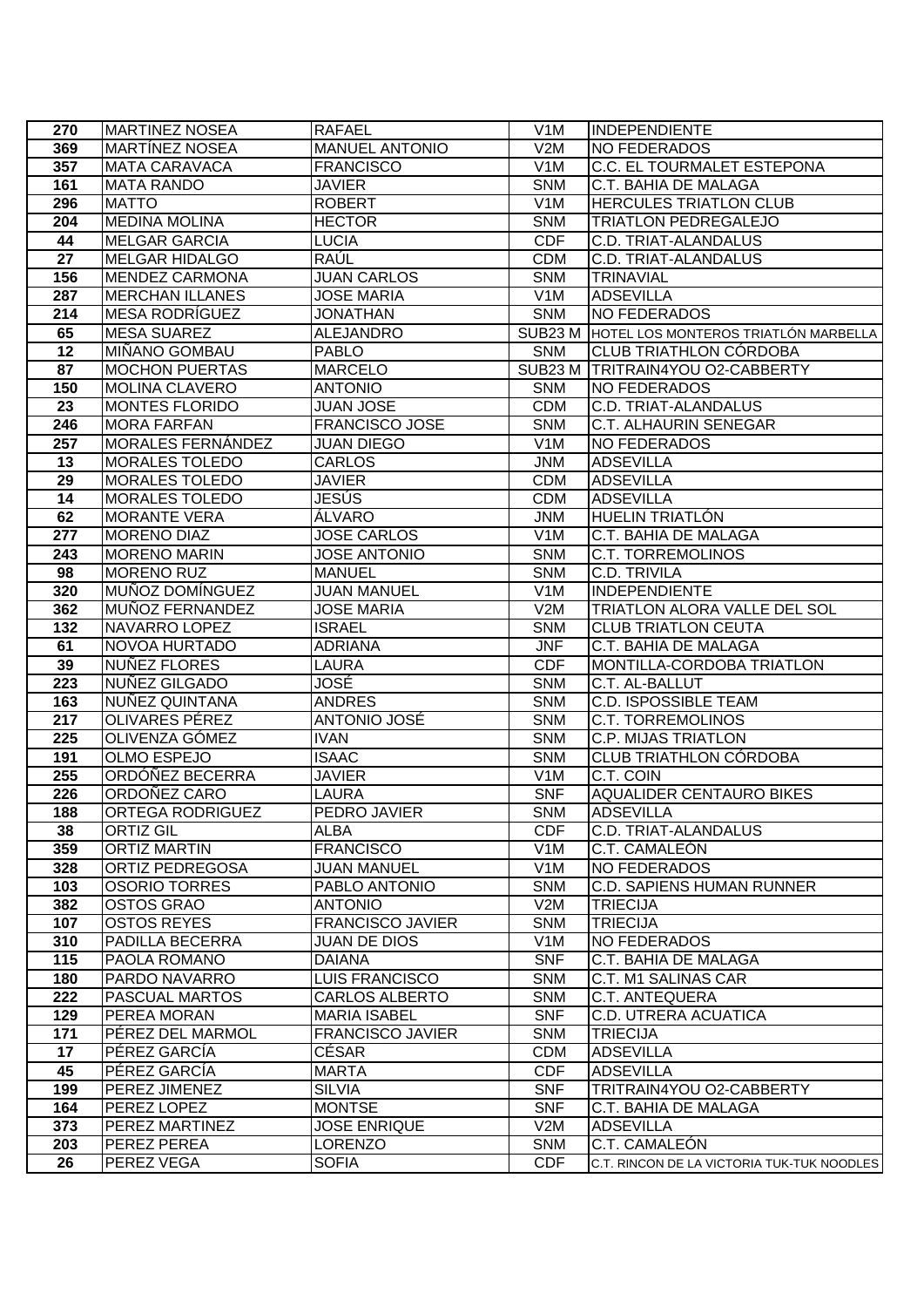| 239                     | <b>PINEDA LUQUE</b>                 | <b>SUSANA</b>                     | <b>SNF</b>        | C.D. ENTRENA@TRIJUANSA                         |
|-------------------------|-------------------------------------|-----------------------------------|-------------------|------------------------------------------------|
| 254                     | PINHEIRO MORENO                     | MARÍA FUENSANTA                   | V1F               | <b>NO FEDERADAS</b>                            |
| 95                      | <b>PINTO GASPAR</b>                 | PEDRO ALFONSO                     | <b>SNM</b>        | MONTILLA-CORDOBA TRIATLON                      |
| 190                     | PODADERA MORA                       | <b>JORGE</b>                      | <b>SNM</b>        | <b>NO FEDERADOS</b>                            |
| $\overline{\mathbf{8}}$ | POLO ORTIZ                          | <b>CRISTINA</b>                   |                   | SUB23 F ISBILYA - SLOPPY JOE'S                 |
| 176                     | POLONIO TORRELLAS                   | <b>ALBERTO</b>                    | <b>SNM</b>        | <b>C.D. TRIVILA</b>                            |
| 264                     | <b>PORRAS PORTALES</b>              | <b>JUAN JESUS</b>                 | V <sub>1</sub> M  | <b>C.P. MIJAS TRIATLON</b>                     |
| 249                     | POVES DE LA ROSA                    | <b>JAVIER</b>                     | V <sub>1</sub> M  | <b>C.D. ISPOSSIBLE TEAM</b>                    |
| 149                     | <b>PRADOS TORRES</b>                | <b>JOSE MARIA</b>                 | <b>SNM</b>        | <b>NO FEDERADOS</b>                            |
| $\overline{\mathbf{3}}$ | <b>PUERTAS FERNANDEZ</b>            | CAMILO                            | <b>SNM</b>        | MONTILLA-CORDOBA TRIATLON                      |
| 59                      | PUERTAS FERNANDEZ                   | <b>NICOLAS</b>                    | <b>JNM</b>        | <b>MONTILLA-CORDOBA TRIATLON</b>               |
| 253                     | <b>RAMIREZ LERIA</b>                | <b>DANIEL</b>                     | V <sub>1</sub> M  | <b>C.T. TORREMOLINOS</b>                       |
| 31                      | <b>RAMIREZ PEREZ</b>                | <b>BIEL</b>                       | <b>CDM</b>        | MONTILLA-CORDOBA TRIATLON                      |
| 15                      | RAMIREZ RODRIGUEZ                   | MARÍA                             | <b>CDF</b>        | <b>GO FIT</b>                                  |
| 167                     | RAMOS CANO                          | JAVIER                            | <b>SNM</b>        | <b>NO FEDERADOS</b>                            |
| 334                     | <b>RAMOS GALVEZ</b>                 | <b>JUAN ALBERTO</b>               | V1M               | <b>C.D. HERRERA TRIATLON</b>                   |
| 248                     | <b>RAMOS RAMOS</b>                  | <b>JORGE</b>                      | V <sub>1</sub> M  | <b>C.T. TORREMOLINOS</b>                       |
| 168                     | <b>RANTALAINEN</b>                  | <b>EPPU ANTTI</b>                 | <b>SNM</b>        | <b>NO FEDERADOS</b>                            |
| $\overline{5}$          | <b>RASO MORENO</b>                  | <b>VICTORIANO</b>                 | <b>SNM</b>        | TRITRAIN4YOU O2-CABBERTY                       |
| 274                     | REINA MOSCOSO                       | <b>DANIEL</b>                     | V <sub>1</sub> M  | <b>GO FIT</b>                                  |
| 74                      | <b>REYES CARO</b>                   | <b>DAMIÁN</b>                     | SUB23 M C.T. BIKE |                                                |
| 159                     | <b>REYES PALACIO</b>                | <b>FRANCISCO AGUSTIN</b>          | <b>SNM</b>        | <b>TRIECIJA</b>                                |
| 343                     | RICO MUÑOZ                          | <b>SERGIO</b>                     | V1M               | NO FEDERADOS                                   |
| 85                      | <b>RIVAS LUNA</b>                   | <b>SERGIO JESUS</b>               |                   | SUB23 M INDEPENDIENTE                          |
| 394                     | <b>RIVAS PAEZ</b>                   | <b>ANTONIO</b>                    | V3M               | <b>C.T. TORREMOLINOS</b>                       |
| 82                      | <b>RIVAS YUSTE</b>                  | ALEJANDRO                         |                   | SUB23 M C.D. UTRERA ACUATICA                   |
| 146                     | <b>ROBLES PRIETO</b>                | <b>SERGIO</b>                     | <b>SNM</b>        | <b>C.P. MIJAS TRIATLON</b>                     |
| 250                     | <b>ROCA MENA</b>                    | <b>JOSE RAUL</b>                  | V <sub>1</sub> M  | <b>C.D. TUDPORTE</b>                           |
| 400                     | RODRIGUEZ AGREDANO                  | <b>FRANCISCO</b>                  | V <sub>4</sub> M  | <b>TRIATLON MEZQUITA</b>                       |
| 337                     | <b>RODRIGUEZ BURGOS</b>             | <b>DAVID</b>                      | V <sub>1</sub> M  | <b>NO FEDERADOS</b>                            |
| 265                     | RODRIGUEZ CARASA                    | <b>ANA</b>                        | V1F               | TT - HORTÍCOLA ILITURGITANA                    |
| 35                      | RODRÍGUEZ CHECA                     | <b>ABEL</b>                       | <b>CDM</b>        | C.T. BAHIA DE MALAGA                           |
| $\overline{7}$          | RODRIGUEZ GARCIA                    | <b>GERMAN</b>                     | V <sub>1</sub> M  | ISBILYA - SLOPPY JOE'S                         |
| 50                      | <b>RODRIGUEZ LEON</b>               | <b>BLANCA</b>                     | <b>JNF</b>        | <b>ADSEVILLA</b>                               |
| 69<br>83                | RODRÍGUEZ LÓPEZ<br>RODRÍGUEZ MARTÍN | <b>ALEJANDRO</b><br><b>ISABEL</b> |                   | SUB23 M NO FEDERADOS<br>SUB23 F   NO FEDERADAS |
| 301                     | RODRIGUEZ MOLINA                    | <b>SERGIO</b>                     | V <sub>1</sub> M  | C.T. HARMAN                                    |
| 84                      | RODRÍGUEZ MUÑOZ                     | JESÚS                             |                   | SUB23 M MONTILLA-CORDOBA TRIATLON              |
| 313                     | RODRIGUEZ SANTANA                   | <b>FRANCISCO</b>                  | V1M               | C.D. TRIATLÓN INACUA MÁLAGA                    |
| 42                      | <b>ROJAS ESTRELLA</b>               | <b>CAROLINA</b>                   | <b>CDF</b>        | <b>TRIATLÓN ATLETI</b>                         |
| 97                      | <b>ROJAS RAMOS</b>                  | <b>ISMAEL</b>                     | <b>SNM</b>        | HOTEL LOS MONTEROS TRIATLÓN MARBELLA           |
| 81                      | <b>ROJAS TORRES</b>                 | ANA                               | SUB23F            | C.T. BAHIA DE MALAGA                           |
| 361                     | ROLDAN JIMENEZ                      | <b>FAUSTINO</b>                   | V2M               | <b>C.D. HERRERA TRIATLON</b>                   |
| 124                     | ROLDAN MORENO                       | JONATHAN                          | <b>SNM</b>        | <b>C.T. PUENTE GENIL</b>                       |
| 331                     | ROMAN SABASTRO                      | <b>ANTONIO SALVADOR</b>           | V <sub>1</sub> M  | C.A. ARROYO DE LA MIEL                         |
| 342                     | ROMAN TEJEDOR                       | <b>ILDEFONSO</b>                  | V1M               | <b>INDEPENDIENTE</b>                           |
| 388                     | ROMERO DEL RIO                      | <b>ANTONIO</b>                    | V2M               | NO FEDERADOS                                   |
| 276                     | ROMERO DOMINGUEZ                    | <b>MANUEL</b>                     | V <sub>1</sub> M  | C.T. BIKE                                      |
| 267                     | ROMERO GALLEGO                      | <b>JESUS</b>                      | V <sub>1</sub> M  | TRIATLON TORRE DEL MAR-FITNESS CENTER JUAYMAN  |
| 393                     | ROMERO LÓPEZ                        | <b>MANUEL</b>                     | V3M               | C.A. ARROYO DE LA MIEL                         |
| 349                     | <b>ROMERO RAMOS</b>                 | <b>OSCAR</b>                      | V <sub>1</sub> M  | C.T. RINCON DE LA VICTORIA TUK-TUK NOODLES     |
| 131                     | ROPERO MARIN                        | LAURA                             | <b>SNF</b>        | MONTILLA-CORDOBA TRIATLON                      |
| 235                     | ROSALES MOLINA                      | JAVIER                            | <b>SNM</b>        | C.T. M1 SALINAS CAR                            |
| 268                     | <b>RUIZ ALONSO</b>                  | <b>ENRIQUE</b>                    | V <sub>1</sub> M  | <b>NO FEDERADOS</b>                            |
| 375                     | RUIZ ESCALANTE                      | <b>MARIO</b>                      | V2M               | C.D. TRIATLÓN INACUA MÁLAGA                    |
| 114                     | <b>RUIZ GIMENEZ</b>                 | DAVID                             | <b>SNM</b>        | <b>NO FEDERADOS</b>                            |
| 147                     | <b>RUIZ GOMEZ</b>                   | <b>JUAN PEDRO</b>                 | <b>SNM</b>        | <b>REAL CLUB MEDITERRANEO</b>                  |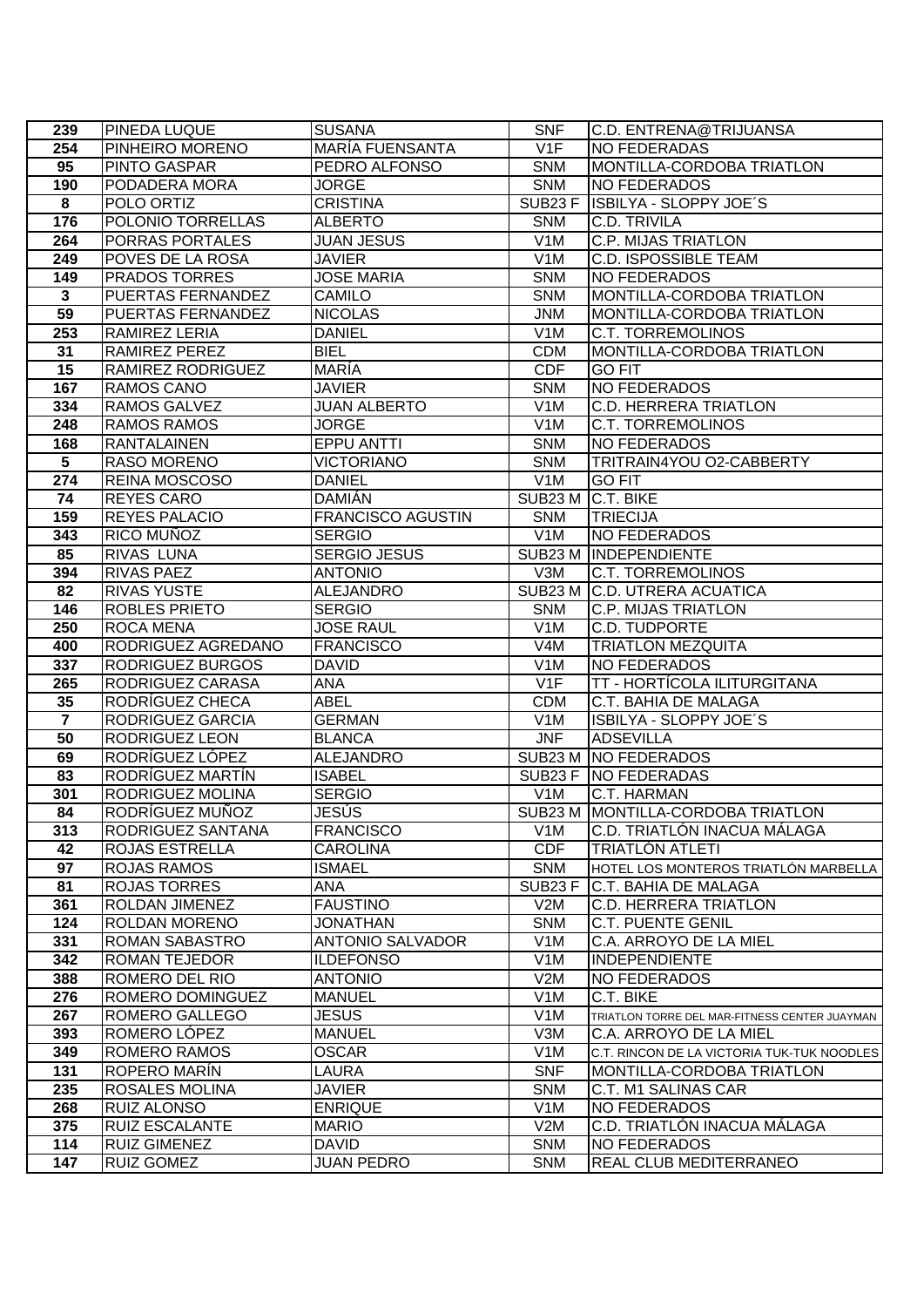| 263             | RUIZ GÓMEZ                                       | <b>VANESSA</b>                         | V <sub>1</sub> F                     | <b>C.T. TORREMOLINOS</b>                   |
|-----------------|--------------------------------------------------|----------------------------------------|--------------------------------------|--------------------------------------------|
| 377             | RUIZ LAZARO                                      | <b>JOAQUIN</b>                         | V2M                                  | C.D.E. PEGASO H3O TRIATLÓN                 |
| 291             | <b>RUIZ OSUNA</b>                                | <b>JAVIER MARIA</b>                    | V1M                                  | <b>TRIECIJA</b>                            |
| 227             | <b>RUIZ RAMIREZ</b>                              | <b>ALFONSO</b>                         | <b>SNM</b>                           | TT - HORTÍCOLA ILITURGITANA                |
| 271             | <b>RUIZ RUBIO</b>                                | <b>CARLOS</b>                          | V <sub>1</sub> M                     | NO FEDERADOS                               |
| 1               | RUZAFA CUETO                                     | <b>RUBEN</b>                           | <b>SNM</b>                           | C.D. BIKE PHILOSOPHY                       |
| 152             | SALDAÑA SEDEÑO                                   | <b>ADELAIDA</b>                        | <b>SNF</b>                           | C.T. RINCON DE LA VICTORIA TUK-TUK NOODLES |
| 288             | SALGADO ALGARRADA                                | <b>JAVIER CECILIO</b>                  | V1M                                  | <b>INDEPENDIENTE</b>                       |
| 92              | SALMERÓN JAÉN                                    | ÁLVARO                                 | <b>SNM</b>                           | TT - HORTÍCOLA ILITURGITANA                |
| 294             | SALMERÓN JAÉN                                    | <b>MARIA</b>                           | V1F                                  | TT - HORTÍCOLA ILITURGITANA                |
| 348             | SALMERÓN SÁNCHEZ                                 | <b>MIGUEL</b>                          | V <sub>1</sub> M                     | <b>NO FEDERADOS</b>                        |
| 66              | <b>SALVADOR CABERO</b>                           | <b>ALEJANDRO</b>                       |                                      | SUB23 M ADSEVILLA                          |
| $\overline{70}$ | <b>SANCHEZ ALARCON</b>                           | <b>ERASMO</b>                          |                                      | SUB23 M NO FEDERADOS                       |
| 327             | <b>SANCHEZ BANDERA</b>                           | <b>MAYTE</b>                           | V <sub>1</sub> F                     | <b>NO FEDERADAS</b>                        |
| 16              | SANCHEZ CASADO                                   | <b>ERIC</b>                            | <b>CDM</b>                           | C.T. BENALMADENA                           |
| 53              | SANCHEZ GRANADO                                  | <b>PABLO</b>                           | <b>JNM</b>                           | <b>ADSEVILLA</b>                           |
| 347             | SANCHEZ MUÑOZ                                    | <b>JOSE ANTONIO</b>                    | V <sub>1</sub> M                     | <b>C.D. ISPOSSIBLE TEAM</b>                |
| 306             | SANCHEZ ROJAS                                    | ALFREDO S                              | V <sub>1</sub> M                     | C.D. TRIATLON TRISPORT MALAGA              |
| 104             | <b>SANCHEZ SERRANO</b>                           | <b>FRANCISCO JAVIER</b>                | <b>SNM</b>                           | <b>NO FEDERADOS</b>                        |
| 390             | <b>SANTIAGO GUERRA</b>                           | <b>JOSE</b>                            | V2M                                  | C.T. ALHAURIN SENEGAR                      |
| 286             | <b>SANTOS SANTOS</b>                             | <b>ANTONIO JOSE</b>                    | V <sub>1</sub> M                     | <b>TRINAVIAL</b>                           |
| 192             | <b>SAURA LUJÁN</b>                               | <b>MARIA DOLORES</b>                   | <b>SNF</b>                           | TT - HORTÍCOLA ILITURGITANA                |
| 259             | <b>SERRALVO SANCHO</b>                           | <b>JAVIER</b>                          | V1M                                  | C.D. TRIATLÓN INACUA MÁLAGA                |
| $\overline{57}$ | <b>SERRANO CANO</b>                              | <b>ALBERTO</b>                         | <b>JNM</b>                           | C.T. AL-BALLUT                             |
| 317             | SERRANO NUÑEZ                                    | RAFAEL FRANCISCO                       | V <sub>1</sub> M                     | <b>C.D. ISPOSSIBLE TEAM</b>                |
| 174             | <b>SERRANO VAZQUEZ</b>                           | PEDRO MIGUEL                           | <b>SNM</b>                           | <b>CLUB TRIATHLON CÓRDOBA</b>              |
| 189             | SORIANO DIAZ                                     | <b>SERGIO</b>                          | <b>SNM</b>                           | C.D. ENTRENA@TRIJUANSA                     |
| 283<br>338      | SOTO SERRANO<br>SUARDÍAZ GARCÍA                  | <b>ANDRES</b><br><b>JOSE</b>           | V <sub>1</sub> M<br>V <sub>1</sub> M | <b>NO FEDERADOS</b><br><b>NO FEDERADOS</b> |
| 280             | <b>TABACKOVA</b>                                 | <b>MARTINA</b>                         | V1F                                  | C.T. RINCON DE LA VICTORIA TUK-TUK NOODLES |
| 197             | <b>TABERNERO GRANADOS</b>                        | <b>JUAN ANTONIO</b>                    | <b>SNM</b>                           | <b>NO FEDERADOS</b>                        |
| 397             | <b>THEILE</b>                                    | <b>RUEDIGER</b>                        | $\overline{V}$ 3M                    | <b>NO FEDERADOS</b>                        |
| 185             | <b>TORASSO COSTAMAGNA</b>                        | <b>ROSANA</b>                          | <b>SNF</b>                           | <b>NO FEDERADAS</b>                        |
| 335             | <b>TORRES COLMENERO</b>                          | <b>FRANCISCO</b>                       | V <sub>1</sub> M                     | C.D. BUJARKAY                              |
| 162             | <b>TORRES HUETE</b>                              | JESÚS                                  | <b>SNM</b>                           | <b>NO FEDERADOS</b>                        |
| 389             | <b>TORRES NICAR</b>                              | <b>ALFONSO</b>                         | V2M                                  | <b>C.T. TORREMOLINOS</b>                   |
| 77              | <b>TRIGO VALLE</b>                               | PEDRO MANUEL                           |                                      | SUB23 M NO FEDERADOS                       |
| 144             | <b>TRIGUEROS PORTILLO</b>                        | <b>BENJAMIN</b>                        | SNM                                  | C.D. OHMIO ARAHAL                          |
| 138             | <b>TRILLO FERNÁNDEZ</b>                          | JOSÉ MARÍA                             | <b>SNM</b>                           | NO FEDERADOS                               |
| 380             | <b>TRUDY</b>                                     | <b>MCGIFFEN</b>                        | V2F                                  | NO FEDERADAS                               |
| 10              | <b>UBEDA FERNANDEZ</b>                           | <b>RAQUEL</b>                          | V1F                                  | ISBILYA - SLOPPY JOE'S                     |
| 116             | <b>VALVERDE MONTORO</b>                          | <b>ALVARO</b>                          | <b>SNM</b>                           | C.D. TRIATLÓN INACUA MÁLAGA                |
| 308             | VAZQUEZ FRANQUELO                                | <b>MARCOS</b>                          | V <sub>1</sub> M                     | REAL CLUB MEDITERRANEO                     |
| 91              | VEGAS LUQUE                                      | JOSÉ MANUEL                            | <b>SNM</b>                           | SOBRE 2 RUEDAS BIKES                       |
| 43              | <b>VELA BENITEZ</b>                              | <b>RUBEN</b>                           | <b>CDM</b>                           | C.T. LA BARROSA                            |
| 127             | VELAZQUEZ CASTILLEJO                             | <b>CORNELIO</b>                        | <b>SNM</b>                           | C.D. UTRERA ACUATICA                       |
| 186             | <b>VENTOSA ESCANUELA</b>                         | <b>NOEMI</b>                           | <b>SNF</b>                           | NO FEDERADAS                               |
| 324             | <b>VERDEJO FERNANDEZ</b>                         | <b>HECTOR</b>                          | V <sub>1</sub> M                     | <b>NO FEDERADOS</b>                        |
| 395             | <b>VICENTE GARCIA</b>                            | <b>FRANCISCO</b>                       | V3M                                  | C.T. M1 SALINAS CAR                        |
| 238             | <b>VICENTE LEON</b>                              | JOAQUIN                                | <b>SNM</b>                           | C.T. VIALTERRA UBEDA                       |
| 113<br>158      | <b>VIEDMA TORRES</b><br><b>VILCHES NAVARRETE</b> | <b>MANUEL JESUS</b><br><b>VIRGINIA</b> | <b>SNM</b><br><b>SNF</b>             | MONTILLA-CORDOBA TRIATLON                  |
| 200             | <b>VILLAVA CALVO</b>                             | <b>JOSE LUIS</b>                       | <b>SNM</b>                           | C.D. ENTRENA@TRIJUANSA<br>NO FEDERADOS     |
| 229             | <b>VIRTANEN</b>                                  | JOHANNA                                | <b>SNF</b>                           | NO FEDERADAS                               |
| 293             | WÜRTZ HERLEVSEN                                  | SANNE                                  | V1F                                  | C.D. SOHAIL - LA SENDA                     |
| 311             | YAGÜE KÄKI                                       | <b>DANIEL</b>                          | V <sub>1</sub> M                     | C.T. TORREMOLINOS                          |
| 300             | YAGÜE KÄKI                                       | LUÍS DIEGO                             | V <sub>1</sub> M                     | <b>C.T. TORREMOLINOS</b>                   |
|                 |                                                  |                                        |                                      |                                            |